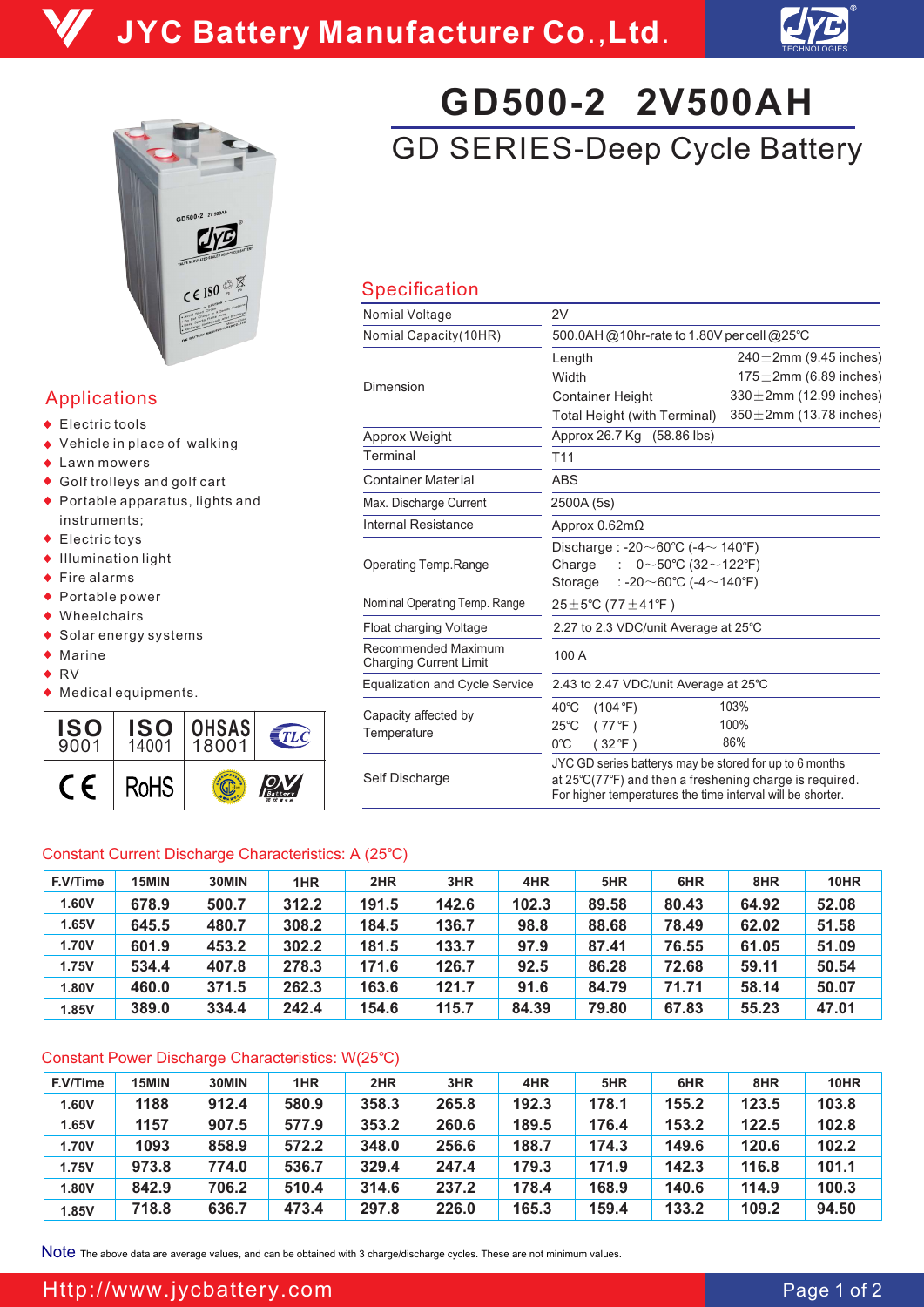

# GD SERIES-Deep Cycle Battery **GD500-2 2V500AH**

### **Dimensions**









#### **Life characteristics of cyclic use Storage characteristic Characteristic Article 2018**





#### **Charge characteristic Curve for standby use Discharge characteristic Curve**





#### **JYC GD BATTERIES**

This information is generally descriptive only and is not intended to make or imply any representation, guarantee or warranty with respect to any cells and batteries. Cell and battery designs, specification are subject to modification without notice. Contact JYC for the latest information.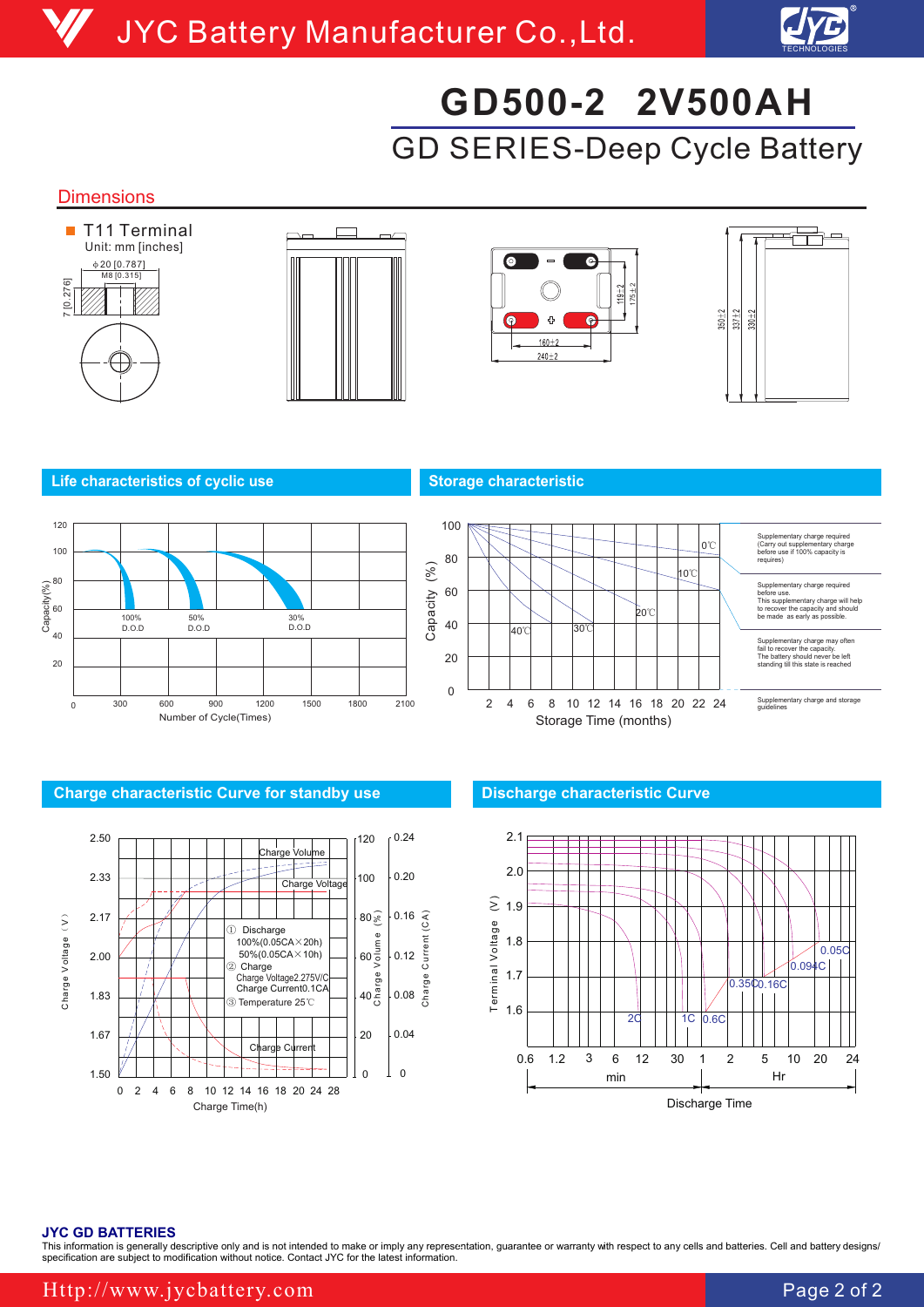



## Applications

- ◆ Electric tools
- ◆ Vehicle in place of walking
- ◆ Lawn mowers
- Golf trolleys and golf cart
- Portable apparatus, lights and instruments;
- ◆ Electric toys
- Illumination light
- $\triangle$  Fire alarms
- ◆ Portable power
- ◆ Wheelchairs
- Solar energy systems
- $\bullet$  Marine
- ◆ RV
- Medical equipments.



# GD SERIES-Deep Cycle Battery **GD600-2 2V600AH**

## Specification

| Nomial Voltage                                       | 2V                                                                                                                                                                               |                               |  |  |  |  |  |
|------------------------------------------------------|----------------------------------------------------------------------------------------------------------------------------------------------------------------------------------|-------------------------------|--|--|--|--|--|
| Nomial Capacity (10HR)                               | 600.0AH @10hr-rate to 1.80V per cell @25°C                                                                                                                                       |                               |  |  |  |  |  |
|                                                      | Length                                                                                                                                                                           | $300 \pm 2$ mm (11.81 inches) |  |  |  |  |  |
| Dimension                                            | Width                                                                                                                                                                            | $175 \pm 2$ mm (6.89 inches)  |  |  |  |  |  |
|                                                      | <b>Container Height</b>                                                                                                                                                          | $330 \pm 2$ mm (12.99 inches) |  |  |  |  |  |
|                                                      | Total Height (with Terminal)                                                                                                                                                     | $350 \pm 2$ mm (13.78 inches) |  |  |  |  |  |
| Approx Weight                                        | Approx 33.0 kg (72.753 lbs)                                                                                                                                                      |                               |  |  |  |  |  |
| Terminal                                             | T <sub>11</sub>                                                                                                                                                                  |                               |  |  |  |  |  |
| <b>Container Material</b>                            | <b>ABS</b>                                                                                                                                                                       |                               |  |  |  |  |  |
| Max. Discharge Current                               | 3000A (5s)                                                                                                                                                                       |                               |  |  |  |  |  |
| Internal Resistance                                  | Approx $0.62 \text{m}\Omega$                                                                                                                                                     |                               |  |  |  |  |  |
| Operating Temp.Range                                 | Discharge: -20 $\sim$ 60°C (-4 $\sim$ 140°F)<br>0~50°C (32~122°F)<br>Charge<br>÷.<br>: -20 $\sim$ 60°C (-4 $\sim$ 140°F)<br>Storage                                              |                               |  |  |  |  |  |
| Nominal Operating Temp. Range                        | $25 \pm 5^{\circ}$ C (77 $\pm$ 41°F)                                                                                                                                             |                               |  |  |  |  |  |
| Float charging Voltage                               | 2.27 to 2.3 VDC/unit Average at 25°C                                                                                                                                             |                               |  |  |  |  |  |
| Recommended Maximum<br><b>Charging Current Limit</b> | 120 A                                                                                                                                                                            |                               |  |  |  |  |  |
| <b>Equalization and Cycle Service</b>                | 2.43 to 2.47 VDC/unit Average at 25°C                                                                                                                                            |                               |  |  |  |  |  |
| Capacity affected by<br>Temperature                  | $40^{\circ}$ C<br>(104 °F)<br>(77°F)<br>$25^{\circ}$ C<br>$0^{\circ}$ C<br>(32 °F)                                                                                               | 103%<br>100%<br>86%           |  |  |  |  |  |
| Self Discharge                                       | JYC GD series batterys may be stored for up to 6 months<br>at 25°C(77°F) and then a freshening charge is required.<br>For higher temperatures the time interval will be shorter. |                               |  |  |  |  |  |

### Constant Current Discharge Characteristics: A (25℃)

| F.V/Time | 15MIN | 30MIN | 1HR   | 2HR   | 3HR   | 4HR   | 5HR   | 6HR   | 8HR   | 10HR  |
|----------|-------|-------|-------|-------|-------|-------|-------|-------|-------|-------|
| 1.60V    | 814.6 | 600.8 | 374.6 | 229.8 | 171.2 | 122.8 | 107.5 | 96.51 | 77.91 | 62.49 |
| 1.65V    | 774.6 | 576.8 | 369.9 | 221.4 | 164.0 | 118.5 | 106.4 | 94.19 | 74.42 | 61.90 |
| 1.70V    | 722.3 | 543.8 | 362.7 | 217.9 | 160.4 | 117.4 | 104.9 | 91.86 | 73.26 | 61.30 |
| 1.75V    | 641.3 | 489.4 | 334.0 | 205.9 | 152.0 | 111.0 | 103.5 | 87.21 | 70.93 | 60.65 |
| 1.80V    | 552.0 | 445.7 | 314.8 | 196.3 | 146.0 | 109.9 | 101.7 | 86.05 | 69.77 | 60.08 |
| 1.85V    | 466.8 | 401.3 | 290.9 | 185.5 | 138.9 | 101.3 | 95.76 | 81.40 | 66.28 | 56.41 |

### Constant Power Discharge Characteristics: W(25℃)

| F.V/Time | 15MIN | 30MIN | 1HR   | 2HR   | 3HR   | 4HR   | 5HR   | 6HR   | 8HR   | 10HR  |
|----------|-------|-------|-------|-------|-------|-------|-------|-------|-------|-------|
| 1.60V    | 1426  | 1095  | 697.1 | 430.0 | 319.0 | 230.8 | 213.7 | 186.2 | 148.3 | 124.5 |
| 1.65V    | 1389  | 1089  | 693.5 | 423.8 | 312.7 | 227.4 | 211.7 | 183.8 | 147.0 | 123.3 |
| 1.70V    | 1312  | 1031  | 686.6 | 417.6 | 308.0 | 226.5 | 209.2 | 179.6 | 144.7 | 122.6 |
| 1.75V    | 1169  | 928.8 | 644.0 | 395.3 | 296.9 | 215.1 | 206.3 | 170.7 | 140.2 | 121.4 |
| 1.80V    | 1011  | 847.4 | 612.4 | 377.5 | 284.6 | 214.1 | 202.7 | 168.7 | 137.9 | 120.4 |
| 1.85V    | 862.6 | 764.0 | 568.1 | 357.4 | 271.2 | 198.3 | 191.2 | 159.8 | 131.1 | 113.4 |

Note The above data are average values, and can be obtained with 3 charge/discharge cycles. These are not minimum values.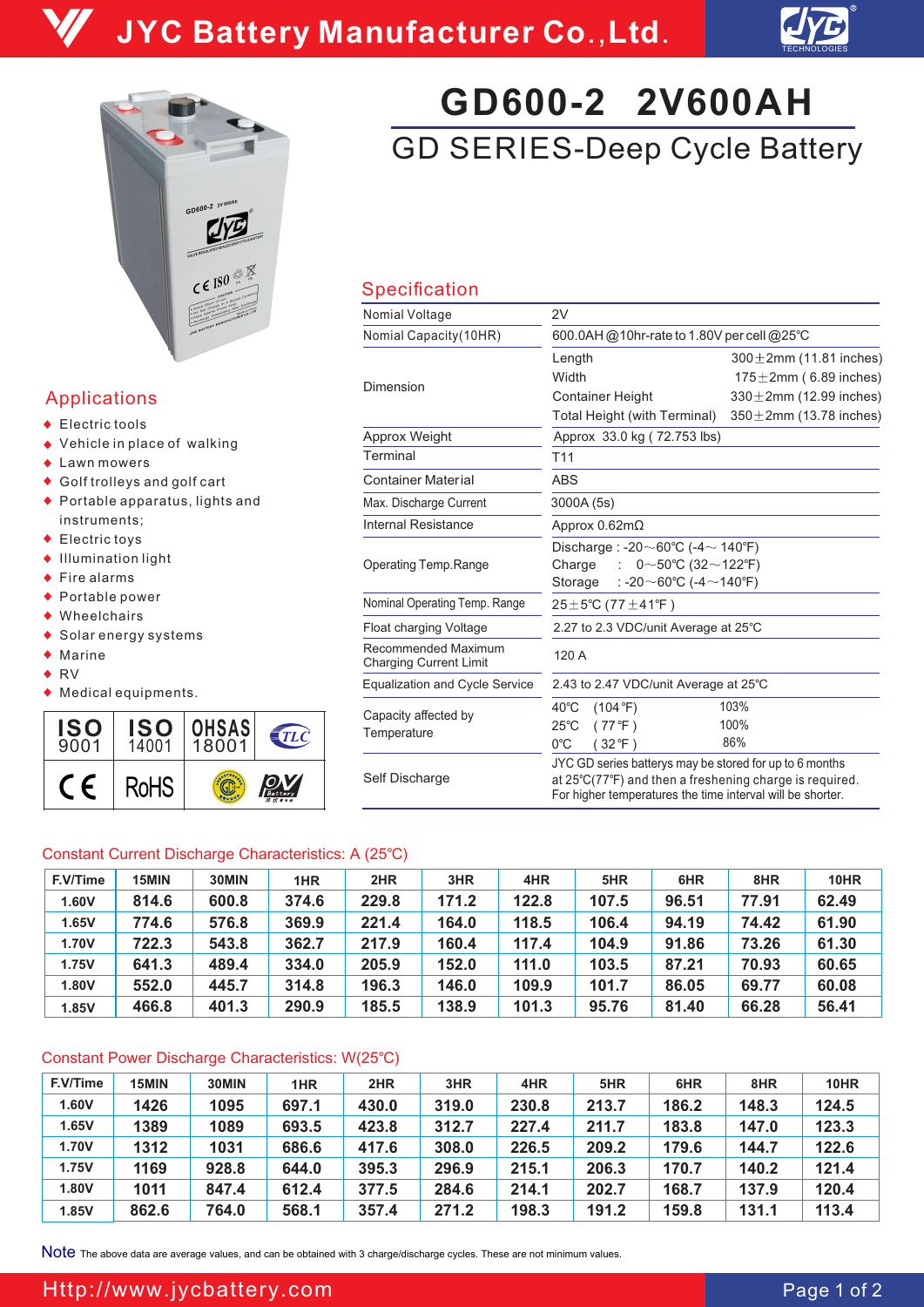

# GD SERIES-Deep Cycle Battery **GD600-2 2V600AH**

### **Dimensions**









#### **Life characteristics of cyclic use Storage characteristic Characteristic Article 2018**





#### **Charge characteristic Curve for standby use Discharge characteristic Curve**





#### **JYC GD BATTERIES**

This information is generally descriptive only and is not intended to make or imply any representation, guarantee or warranty with respect to any cells and batteries. Cell and battery designs, specification are subject to modification without notice. Contact JYC for the latest information.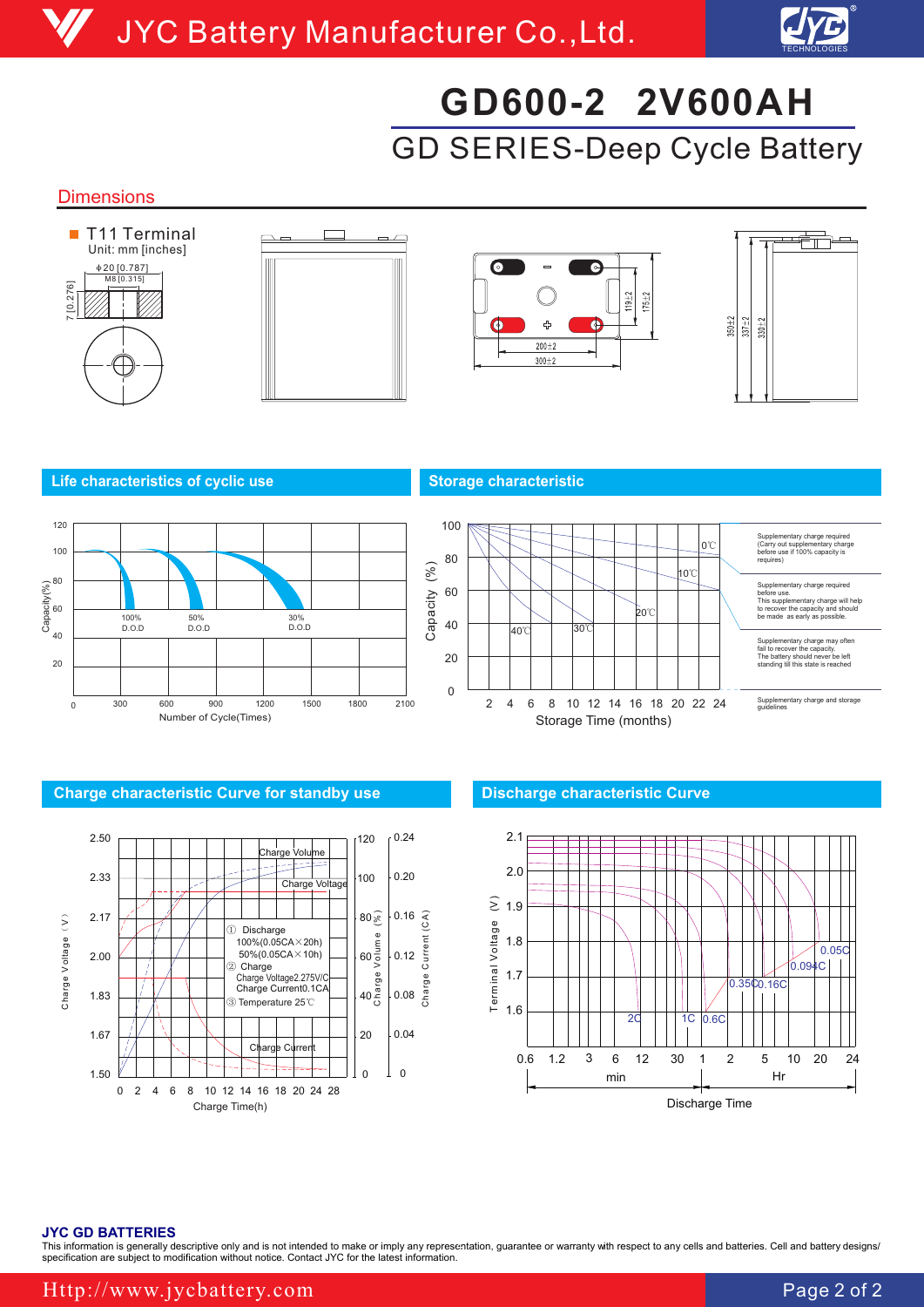



## Applications

- ◆ Electric tools
- ◆ Vehicle in place of walking
- ◆ Lawn mowers
- Golf trolleys and golf cart
- Portable apparatus, lights and instruments;
- ◆ Electric toys
- Illumination light
- $\triangle$  Fire alarms
- ◆ Portable power
- ◆ Wheelchairs
- Solar energy systems
- $\bullet$  Marine
- ◆ RV
- Medical equipments.



# GD SERIES-Deep Cycle Battery **GD800-2 2V800AH**

## Specification

| Nomial Voltage                                       | 2V                                                                                                                                                                               |                               |  |  |  |  |
|------------------------------------------------------|----------------------------------------------------------------------------------------------------------------------------------------------------------------------------------|-------------------------------|--|--|--|--|
| Nomial Capacity (10HR)                               | 800.0AH @10hr-rate to 1.80V per cell @25°C                                                                                                                                       |                               |  |  |  |  |
|                                                      | Length                                                                                                                                                                           | $410 \pm 3$ mm (16.14 inches) |  |  |  |  |
| Dimension                                            | Width                                                                                                                                                                            | $175 \pm 3$ mm (6.89 inches)  |  |  |  |  |
|                                                      | <b>Container Height</b>                                                                                                                                                          | $330 \pm 3$ mm (12.99 inches) |  |  |  |  |
|                                                      | Total Height (with Terminal)                                                                                                                                                     | $351 \pm 3$ mm (13.82 inches) |  |  |  |  |
| Approx Weight                                        | Approx 45.1 kg (99.428 lbs)                                                                                                                                                      |                               |  |  |  |  |
| Terminal                                             | T <sub>11</sub>                                                                                                                                                                  |                               |  |  |  |  |
| <b>Container Material</b>                            | <b>ABS</b>                                                                                                                                                                       |                               |  |  |  |  |
| Max. Discharge Current                               | 3200A (5s)                                                                                                                                                                       |                               |  |  |  |  |
| Internal Resistance                                  | Approx $0.60 \text{m}\Omega$                                                                                                                                                     |                               |  |  |  |  |
| Operating Temp.Range                                 | Discharge: -20 $\sim$ 60°C (-4 $\sim$ 140°F)<br>Charge<br>0~50°C (32~122°F)<br>÷<br>: -20 $\sim$ 60°C (-4 $\sim$ 140°F)<br>Storage                                               |                               |  |  |  |  |
| Nominal Operating Temp. Range                        | $25 \pm 5^{\circ}$ C (77 $\pm$ 41 $^{\circ}$ F)                                                                                                                                  |                               |  |  |  |  |
| Float charging Voltage                               | 2.27 to 2.3 VDC/unit Average at 25°C                                                                                                                                             |                               |  |  |  |  |
| Recommended Maximum<br><b>Charging Current Limit</b> | 160 A                                                                                                                                                                            |                               |  |  |  |  |
| <b>Equalization and Cycle Service</b>                | 2.43 to 2.47 VDC/unit Average at 25°C                                                                                                                                            |                               |  |  |  |  |
| Capacity affected by<br>Temperature                  | $40^{\circ}$ C<br>(104 °F)<br>$25^{\circ}$ C<br>(77°F)<br>$0^{\circ}$ C<br>(32°F)                                                                                                | 103%<br>100%<br>86%           |  |  |  |  |
| Self Discharge                                       | JYC GD series batterys may be stored for up to 6 months<br>at 25°C(77°F) and then a freshening charge is required.<br>For higher temperatures the time interval will be shorter. |                               |  |  |  |  |

### Constant Current Discharge Characteristics: A (25℃)

| F.V/Time     | 15MIN | 30MIN | 1HR   | 2HR   | 3HR   | 4HR   | 5HR   | 6HR   | 8HR   | 10HR  |
|--------------|-------|-------|-------|-------|-------|-------|-------|-------|-------|-------|
| 1.60V        | 1086  | 801.0 | 499.5 | 306.4 | 228.2 | 163.7 | 143.3 | 128.7 | 103.9 | 83.32 |
| 1.65V        | 1033  | 769.1 | 493.2 | 295.3 | 218.7 | 158.0 | 141.9 | 125.6 | 99.23 | 82.53 |
| <b>1.70V</b> | 963.1 | 725.0 | 483.6 | 290.5 | 213.9 | 156.6 | 139.9 | 122.5 | 97.68 | 81.74 |
| 1.75V        | 855.0 | 652.5 | 445.3 | 274.5 | 202.7 | 147.9 | 138.1 | 116.3 | 94.57 | 80.86 |
| 1.80V        | 736.0 | 594.3 | 419.7 | 261.7 | 194.7 | 146.5 | 135.7 | 114.7 | 93.02 | 80.11 |
| 1.85V        | 622.4 | 535.0 | 387.8 | 247.4 | 185.1 | 135.0 | 127.7 | 108.5 | 88.37 | 75.22 |

### Constant Power Discharge Characteristics: W(25℃)

| F.V/Time | 15MIN | 30MIN | 1HR   | 2HR   | 3HR   | 4HR   | 5HR   | 6HR   | 8HR   | 10HR  |
|----------|-------|-------|-------|-------|-------|-------|-------|-------|-------|-------|
| 1.60V    | 1902  | 1460  | 929.5 | 573.3 | 425.3 | 307.7 | 285.0 | 248.3 | 197.7 | 166.0 |
| 1.65V    | 1852  | 1452  | 924.6 | 565.1 | 417.0 | 303.1 | 282.3 | 245.1 | 196.0 | 164.4 |
| 1.70V    | 1749  | 1374  | 915.5 | 556.8 | 410.6 | 302.0 | 279.0 | 239.4 | 193.0 | 163.5 |
| 1.75V    | 1558  | 1238  | 858.7 | 527.1 | 395.9 | 286.8 | 275.0 | 227.6 | 186.9 | 161.8 |
| 1.80V    | 1349  | 1130  | 816.6 | 503.4 | 379.5 | 285.5 | 270.2 | 224.9 | 183.9 | 160.5 |
| 1.85V    | 1150  | 1019  | 757.5 | 476.5 | 361.5 | 264.4 | 255.0 | 213.1 | 174.7 | 151.2 |

Note The above data are average values, and can be obtained with 3 charge/discharge cycles. These are not minimum values.